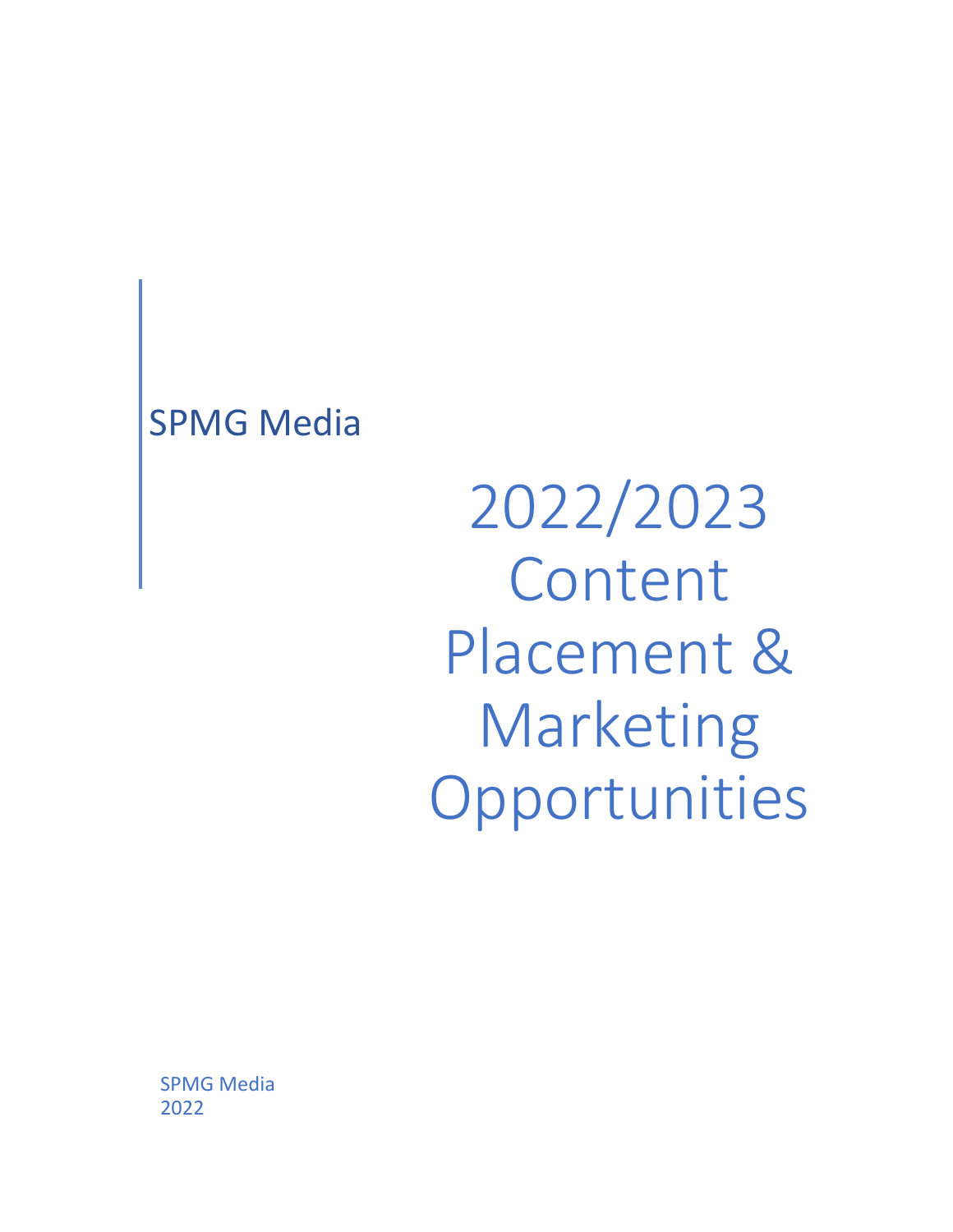

MEDIA KIT Effective January 1, 2022 Rate Based: 1,120,000 [www.spmgmedia.com](http://www.spmgmedia.com/)

## **Contents**

| <b>ABOUT SPMG Media</b>                                          | 2              |
|------------------------------------------------------------------|----------------|
| Magazine Publications - Audience Profile/Additional Information  | 3              |
| Magazine Rates & Specifications                                  | 4              |
| Specification Configuration                                      | 5              |
| <b>Editorial Calendar</b>                                        | 6              |
| Closing Dates & Issue Cycles                                     | $\overline{7}$ |
| <b>Insertion Order</b>                                           | 8              |
| Newspaper Publications - Audience Profile/Additional Information | 9              |
| Social Media Imprints & Demographics                             | 10             |
| Demographics - South Bay Community News/Business Journal         | 11             |
| Demographics - Inland Empire Community News/Business Journal     | 12             |
| <b>Newspaper Rates &amp; Specifications</b>                      | 13             |
| <b>Additional Marketing Opportunities</b>                        | $14 - 17$      |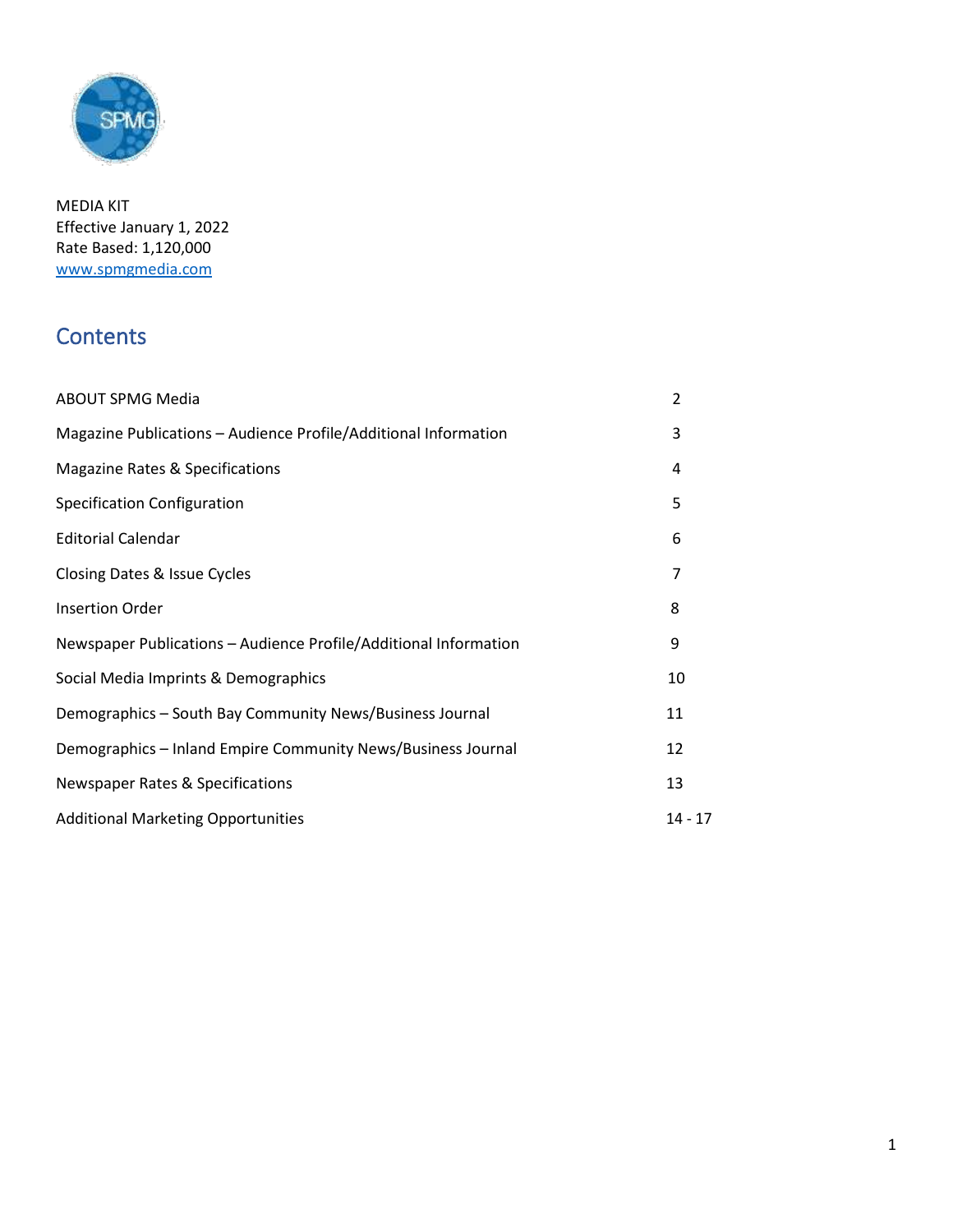## About SPMG Media

### **Publicity | Content Creation | Placement| Marketing**

SPMG Media is an emerging leader in content creation and marketing to the Consumers, Entertainment Industry and Faith-Based Community online, reaching 1,200,000+ subscribers/followers.

WE TARGET: Consumer, corporations, sponsors, urban/gospel radio stations, music labels, film producers, distributors, retailers, promoters, entertainment & new media, bloggers, local/regional/international media, websites, online services, business-to-business publications and audiences in hyper-local markets served.

Grounded by our core values and strengthened by our independence, we help clients communicate, engage and build relationships with their stakeholders.

We do this through our various platforms: Social Media (more than 10 separate platforms), Eblast, blog sites, websites, digital and print publications, mobile marketing, pitching to other media (TV/Radio/Print/Bloggers), writing and marketing press releases, article writing, video profile interviewing and Street Team Marketing.

Celebrating 19 years of success, SPMG Media looks forward to working with you, marketing for your: Brand, ministry, book, event, film, product and more! COST EFFECTIVE:

- No additional direct mail cost
- Increase the effectiveness of your promotions
- Build customer loyalty through frequent communication
- Drive online and in-store sales through online and offline marketing

### **About Gina Johnson Smith & Team SPMG Media**

Under the steadfast direction of founder and CEO Gina Johnson Smith, the business of clients ranging from medium size to small community businesses, non-profits, entertainment, fashion, beauty, athletes, restaurants, corporations, health/fitness, medical professionals, music, modeling and more, have been fueled! International in scope, but personal in nature, SPMG Media is among the most respected publicity companies operating in Los Angeles today.

Our innovative methods result in increased public awareness that impact our client's bottom line. Our team's backgrounds include marketing, brand management, social media, the arts and journalism. Their combined contributions to our client roster create an array of opportunities for individual campaigns, bringing forth completely distinctive strategies.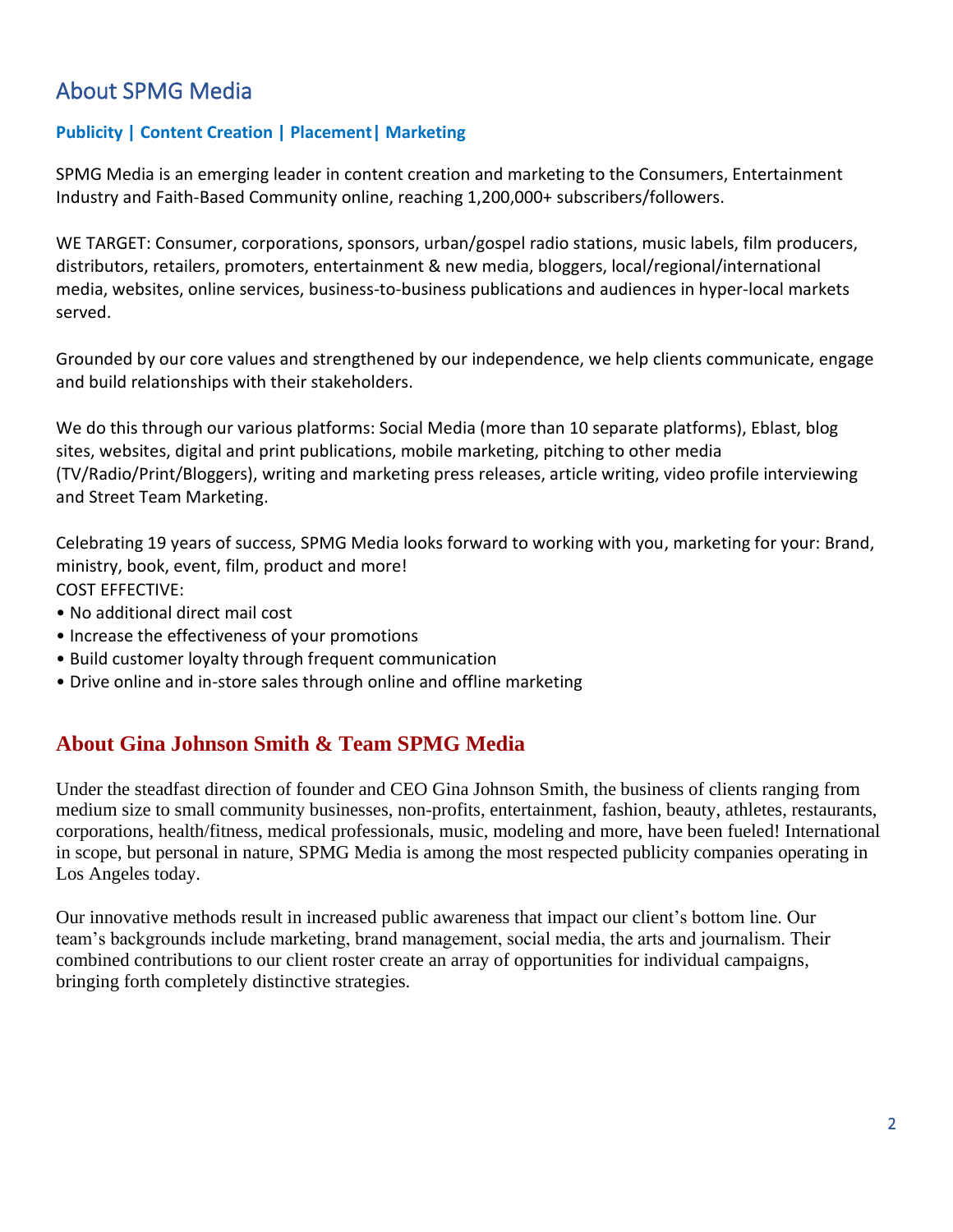## Audience Profile/Additional Information







.

Authors & Artists Magazine - This monthly magazine has an audience that targets industry professionals and entertainment enthusiasts that want to be in the know about Authors, Books, Music News, Music Festivals, Fashion & Fashion Designers, Film, Film Festivals, Actors, Indie Filmmakers, Museums, Art Galleries, Art News, Theatre News, Events, Upcoming Events and Event Coverage.

Available as digital download and print via subscription. Magazine imprint includes Bi-Weekly e-Blast and social media.

### Christian Community Magazine – This monthly publication has an

audience that targets the Christian community and gospel industry professionals that want to be in the know about Christian News, Ministry Profiles, Gospel Industry News, Inspirational Articles from exciting new bloggers, Indie and Gospel Industry Music, Film, Theater, Events and Event Coverage.

Available as digital download and print via subscription. Magazine imprint includes Bi-Weekly e-Blast and social media.

#### SPMG Media People Magazine - This monthly publication profiles individuals making positive impact in our world and communities via Business, Entertainment, Sports, Politics, Ministry, Community and more! Some are well-known, others are worth knowing. This is a great vehicle for individuals to be profiled for our more than 1.4 million subscribers.

Available as digital download and print via subscription. Magazine imprint includes Bi-Weekly e-Blast and social media.

### SPMG Media Nonprofit News & Events- This monthly

publication highlights what's happening with nonprofit organizations, foundations and charities around the world. The target audience for this imprint are foundations, private and public donors, volunteers and others that want to make a difference in the world. Sections include Articles, Grant Info, NP Profile, Event Coverage, Upcoming Events, Philanthropy, Fundraising, Digital Media, Foundations and Funder Profiles, NP the Biz and NP Directory.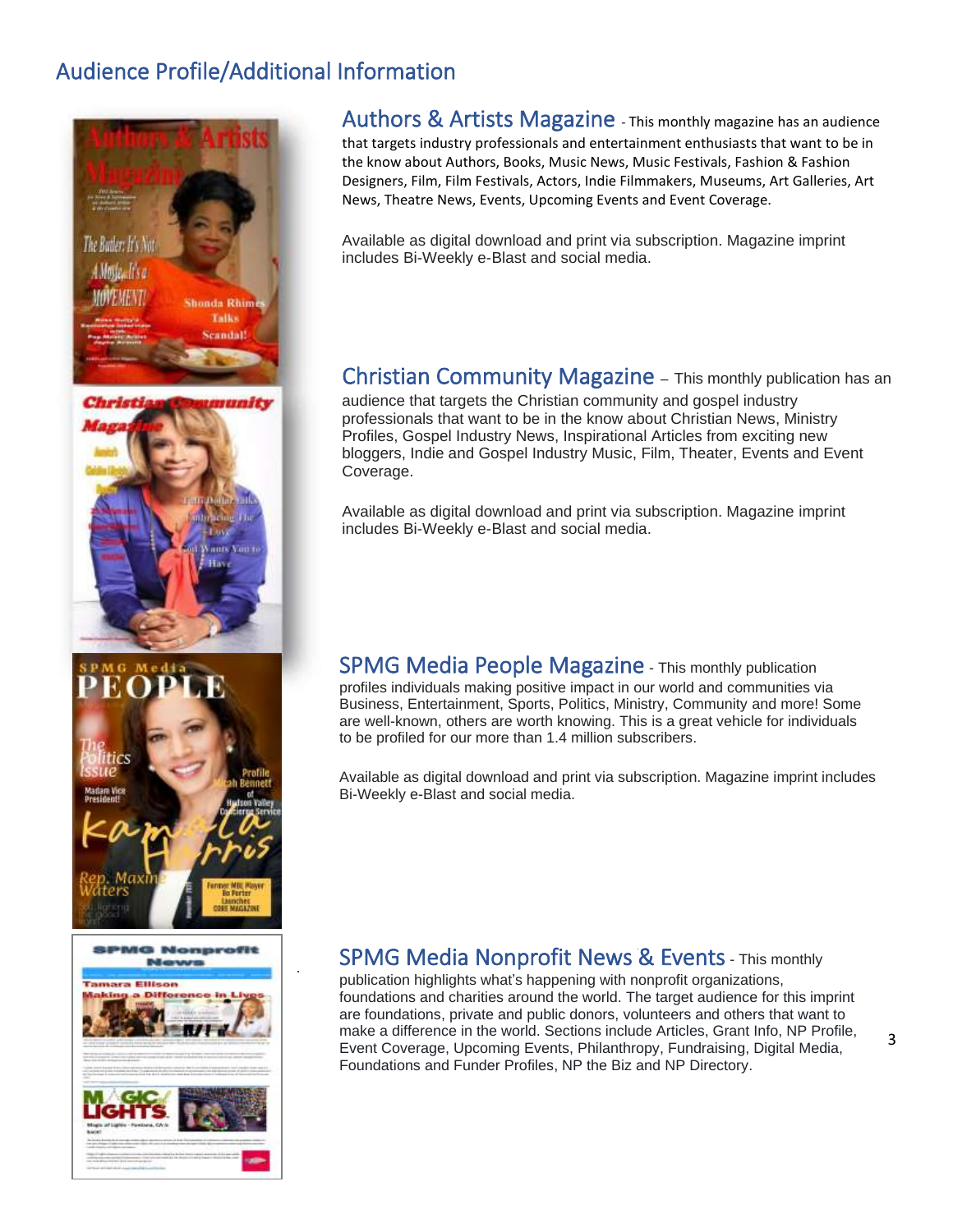## **Ad Specs & Rates - Rate Per Issue**

| <b>ADVERTISEMENT</b>               | <b>SIZE</b>                 | <b>RATE</b> |
|------------------------------------|-----------------------------|-------------|
| Two-Page Full Spread               | 15" x 10"                   | \$3,000.00  |
| (middle of magazine)               |                             |             |
| <b>Front Cover Feature Article</b> | 8 1/8" x 10 $\frac{3}{4}$ " | \$1,500.00  |
| <b>Back Cover Ad</b>               | 8 1/8" x 10 $\frac{3}{4}$ " | \$300.00    |
| Inside Back Cover Ad               | 8 1/8" x 10 $\frac{3}{4}$ " | \$250.00    |
| Full Page Ad                       | $7'' \times 10''$           | \$1,500.00  |
| 1/2 Page Vertical                  | $3.3/8$ " x 10"             | \$250.00    |
| 1/2 Page Horizontal                | $7''$ x 4 $\frac{1}{2}$     | \$250.00    |
| Quarter Page (1/4)                 | $4.625"$ x 3.875"           | \$200.00    |
| <b>Business Card</b>               | $3.875"$ x 2.25"            | \$99.00     |
| Directory Listing (website)        |                             | \$75.00     |

## **Payment Information**

| Send Invoices to:                                                                                                                                                                                                                                                               |  |
|---------------------------------------------------------------------------------------------------------------------------------------------------------------------------------------------------------------------------------------------------------------------------------|--|
|                                                                                                                                                                                                                                                                                 |  |
|                                                                                                                                                                                                                                                                                 |  |
|                                                                                                                                                                                                                                                                                 |  |
| <b>Check Enclosed</b>                                                                                                                                                                                                                                                           |  |
| Please mail checks to 385 S. Lemon Ave. #E236, Walnut CA, 91789                                                                                                                                                                                                                 |  |
| Credit Card (circle one) Visa<br>MasterCard<br>Discover AMEX                                                                                                                                                                                                                    |  |
|                                                                                                                                                                                                                                                                                 |  |
| CVC Code                                                                                                                                                                                                                                                                        |  |
|                                                                                                                                                                                                                                                                                 |  |
|                                                                                                                                                                                                                                                                                 |  |
| I agree that I shall pay agreed upon fees and that me, my company and corporation (if any) shall be liable for any and all<br>such fees. I acknowledge and agree that, as a client, I will from time to time receive communications via direct mail, fax,<br>text and/or email. |  |
| I have read and understand SPMG Media Ad Rates and Insertion Order Terms and Agreement.                                                                                                                                                                                         |  |

| Signature of Advertiser | Jate |
|-------------------------|------|
|-------------------------|------|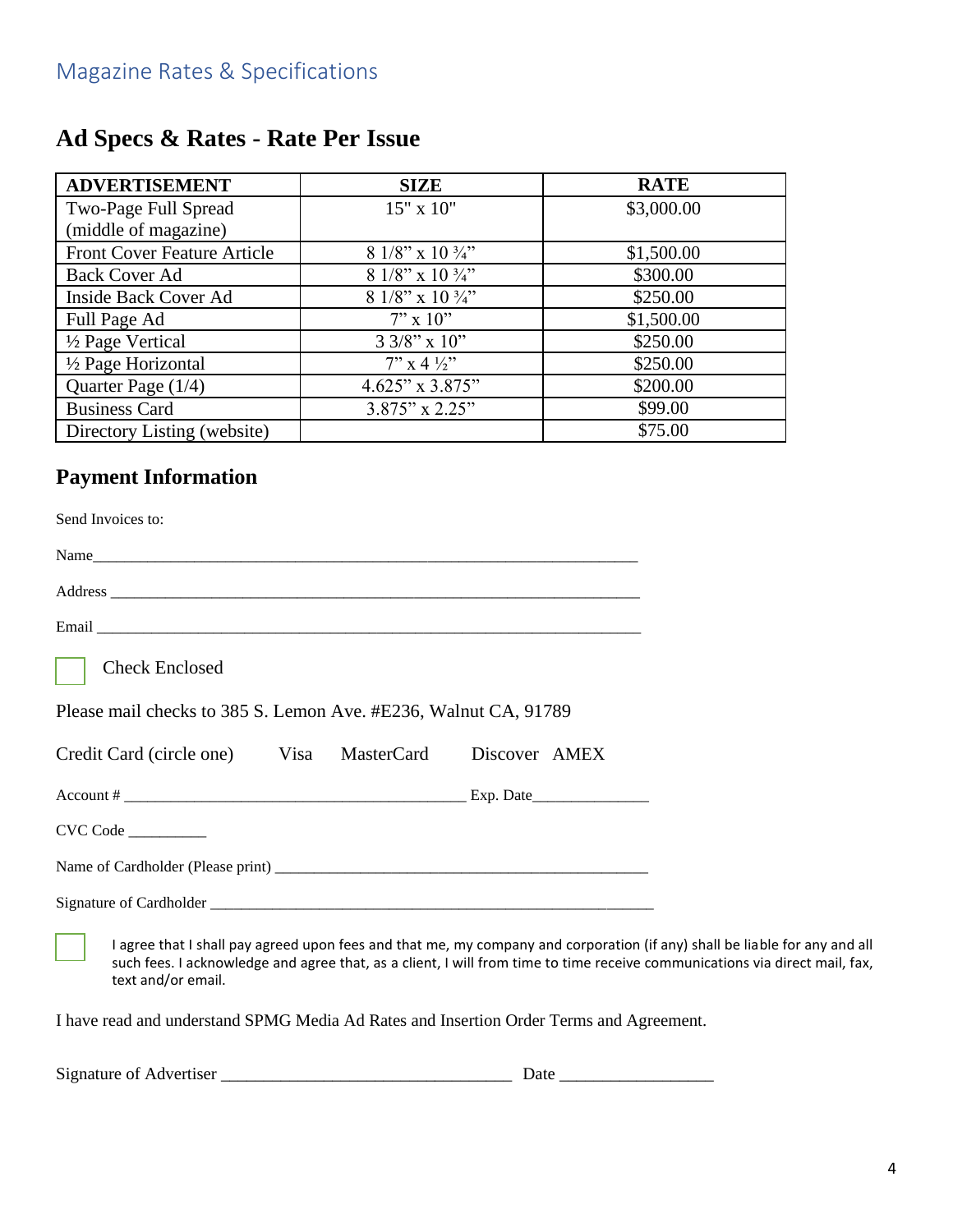## Specification Configuration

#### Two Page Spread



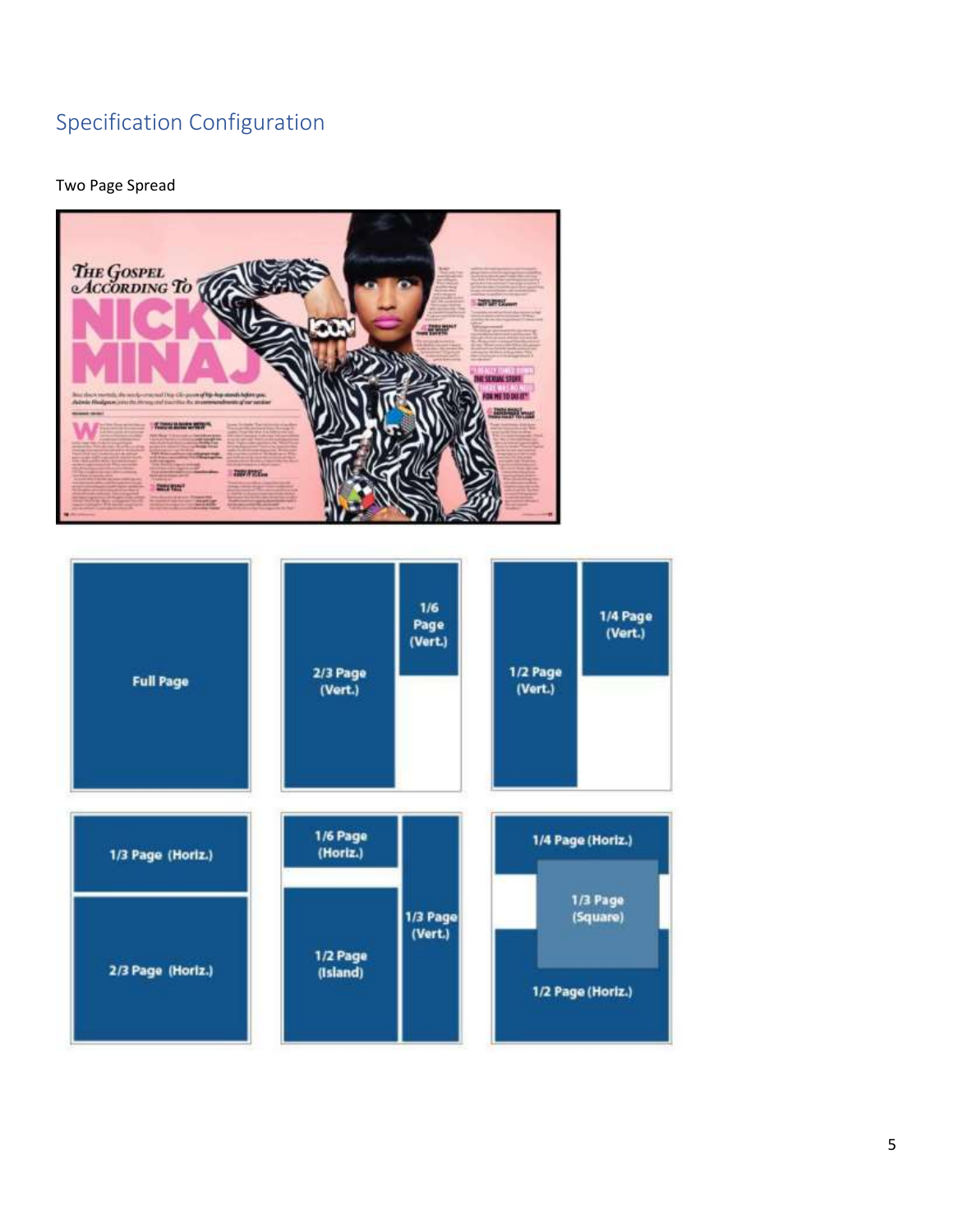## Editorial Calendar

### **Authors & Artists Magazine Christian Community Magazine**

| January – The Indie Issue                                                                          | January – Faith Forward Issue                                                                                                                          |
|----------------------------------------------------------------------------------------------------|--------------------------------------------------------------------------------------------------------------------------------------------------------|
| February – Celebrating Black Creatives                                                             | February – Celebrating Black Ministries                                                                                                                |
| March – Celebrating Women $\&$ Music                                                               | March – Women in Ministry Issue                                                                                                                        |
| April – The Artist $&$ Collectors Issue                                                            | April – The LIFE Issue (Easter)                                                                                                                        |
| Entertainment & Fashion Issue<br>$Mav -$                                                           | $May - Celebrating Mom's$                                                                                                                              |
| June – Celebrating the Creatives                                                                   | June $-$ Celebrating Dads                                                                                                                              |
| July – SPMG Media's 2021 Power 100/Funders<br>(Special Issue - Includes printed/digital directory) | $July - The Family Issue$                                                                                                                              |
| (Special Issue – Includes printed/digital directory)                                               | August – SPMG Media's 2021 Power 100/Creatives August – SPMG Media's 2021 Power 100/Ministries<br>(Special Issue – Includes printed/digital directory) |
| September – Galleries & Museums Issue                                                              | September – The List: Ministry Vendors                                                                                                                 |
| October – The List: Publishers, Studios & Vendors                                                  | October – Ministry Music Issue                                                                                                                         |
| November – Author & Book Marketing Issue                                                           | November – Building Global Partnerships                                                                                                                |
| December – Year in Review                                                                          | December – Year in Review                                                                                                                              |

### **SPMG Media People Magazine SPMG Media Nonprofit News**

| January – The Entertainment Issue                                                            | January $-50$ Organizations on the Move                                                        |
|----------------------------------------------------------------------------------------------|------------------------------------------------------------------------------------------------|
| February – Celebrating Black Entrepreneurs                                                   | February – Celebrating Black Nonprofits                                                        |
| March – Celebrating Women $\&$ Music                                                         | March – Women Making a Difference                                                              |
| April – The Encouragers                                                                      | April – The Philanthropy Issue                                                                 |
| May – Celebrating Asian Entrepreneurs                                                        | $May - The List: Foundations$                                                                  |
| June – Celebrating LGBTQ Entrepreneurs                                                       | June – The List: Celebrity Charity Area of Interest                                            |
| $July - 30 People You Should Know$                                                           | July – SPMG Media's 2021 Power 100/The Funders                                                 |
| August – SPMG Media's 2021 Power 100<br>(Special Issue – Includes printed/digital directory) | (Special Issue – Includes printed/digital directory)<br>August – The List: Fundraising Vendors |
| September – The Author Issue                                                                 | September – Focus on Board of Directors                                                        |
| October – The Politics Issue                                                                 | October – The List: Grants                                                                     |
| November $-$ The Indie Issue                                                                 | November – Marketing & Relationship Building                                                   |
| December – Year in Review                                                                    | December – Year in Review                                                                      |
|                                                                                              |                                                                                                |

| February – Celebrating Black Nonprofits                                                                                                         |
|-------------------------------------------------------------------------------------------------------------------------------------------------|
| March – Women Making a Difference                                                                                                               |
| April – The Philanthropy Issue                                                                                                                  |
| $May - The List: Foundations$                                                                                                                   |
| June – The List: Celebrity Charity Area of Interest                                                                                             |
| July – SPMG Media's 2021 Power 100/The Funder<br>(Special Issue – Includes printed/digital directory)<br>August – The List: Fundraising Vendors |
| September – Focus on Board of Directors                                                                                                         |
| October – The List: Grants                                                                                                                      |
| November – Marketing & Relationship Building                                                                                                    |
| December – Year in Review                                                                                                                       |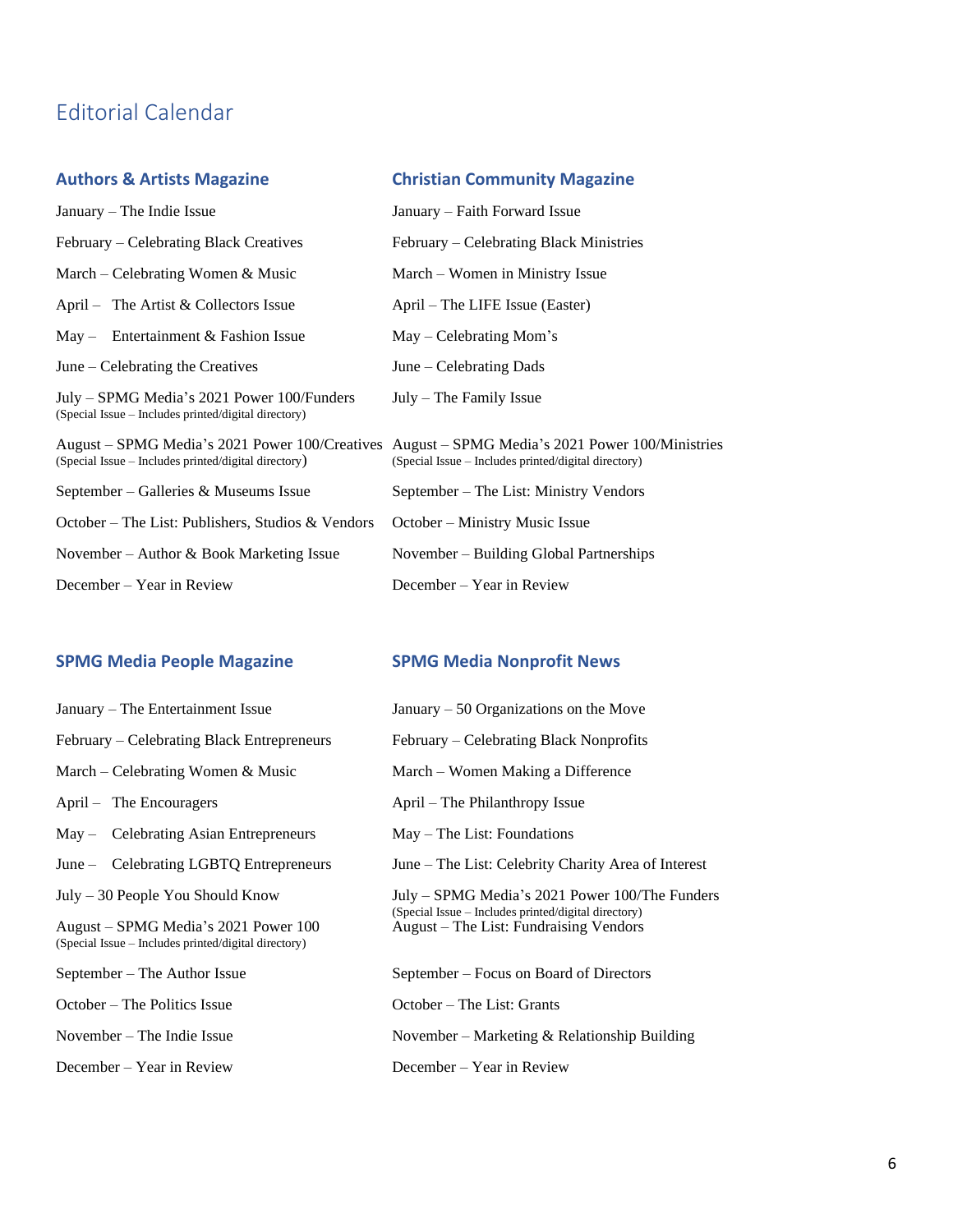## 2022/2023 Closing Dates & Issue Cycles

SPMG Media Magazines are published monthly. They are dated by month and available to review by end of day the first day of the issue month. Closing Dates: All ad closings are two weeks (2 weeks) before issue date. All cover positions must be approved 3 weeks prior to ad close.

| <b>ISSUE</b><br><b>DATE</b> | AD<br><b>CLOSE</b> |
|-----------------------------|--------------------|
| <b>JANUARY</b>              | 12/18/22           |
| <b>FEBRUARY</b>             | 01/18/22           |
| MARCH                       | 02/15/22           |
| <b>APRIL</b>                | 03/18/22           |
| MAY                         | 04/17/22           |
| JUNE                        | 05/18/22           |
| JULY                        | 06/18/22           |
| <b>AUGUST</b>               | 06/17/22           |
| <b>SEPTEMBER</b>            | 08/18/22           |
| <b>OCTOBER</b>              | 09/17/22           |
| <b>NOVEMBER</b>             | 10/18/22           |
| DECEMBER                    | 11/17/22           |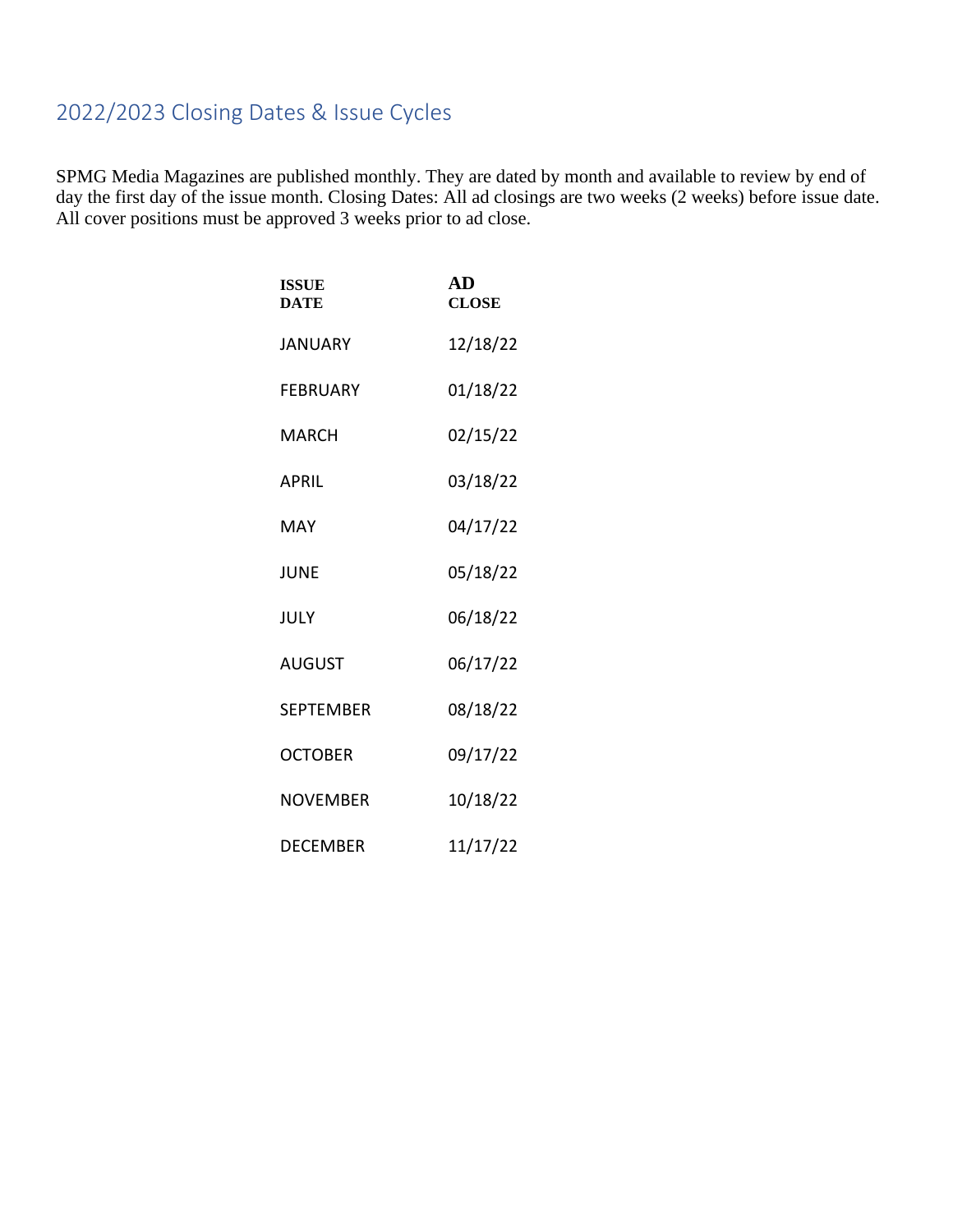## ADVERTISING INSERTION ORDER

| Company Name                                                                                                                                                                                                                   |  |
|--------------------------------------------------------------------------------------------------------------------------------------------------------------------------------------------------------------------------------|--|
| Primary Contact Name                                                                                                                                                                                                           |  |
|                                                                                                                                                                                                                                |  |
| Primary Email Primary Email Primary Email Primary Email Primary Email Primary Email Primary Email Primary Email Primary Email Primary Email Primary Email Primary Email Primary Email Primary Email Primary Email Primary Emai |  |
|                                                                                                                                                                                                                                |  |
|                                                                                                                                                                                                                                |  |
|                                                                                                                                                                                                                                |  |
|                                                                                                                                                                                                                                |  |
|                                                                                                                                                                                                                                |  |
|                                                                                                                                                                                                                                |  |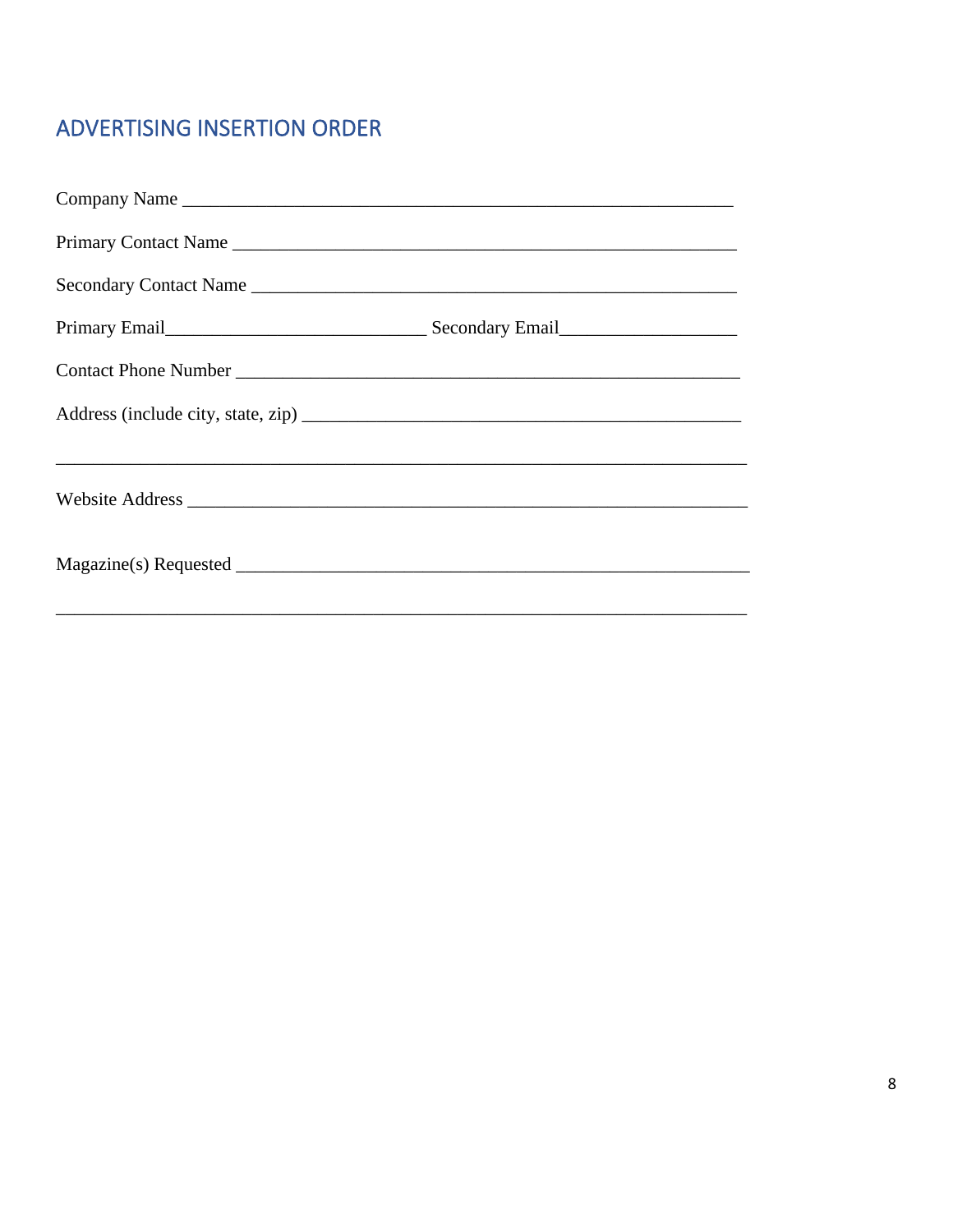## Newspaper Publications – Audience Profile/Additional Information

**South Bay Community News** - This Bi-Monthly (twice per month) eBlast/Publication (Digital) profiles local news, events and individuals in the South Bay Los Angeles area. SBCN distributes digital copies to subscribers twice per month via email and social media download.

#### **Rancho Cucamonga/Ontario Community News** - This Bi-Monthly (twice per month)

eBlast/Publication (Digital/Print) profiles local news, events and individuals in the Rancho Cucamonga and Ontario California areas. RCOCN distributes digital copies to subscribers twice per month via email and social media download. Print issues available starting June 2022.

**Inland Empire Community News** - This Bi-Monthly (twice per month) eBlast/Publication (Digital) profiles local news, events and individuals in the area that makes up the Inland Empire in California. IECN distributes digital copies to subscribers twice per month via email and social media download.

### **Areas of Focus for Community News**

- **Business Focus** (Content Marketing Includes 4 questions with answers, plus 2 photos and your contact information Article start on cover bottom page - \$75)
- **What's Happening Around Town** (Upcoming city/county events Cities/Counties in area served page purchase available \$100 page/issue)
- **Community Focus** (Content Marketing Individual profile Includes 5 questions with answers, plus 2 photos and your contact information Article start on cover bottom page - \$75)
- **Business & Finance**
- **Local Government**
- **Education & Sports**
- **Arts & Entertainment**
- **Home & Garden**
- **Tech**
- **Ministry News**
- **Local Deals** (20 4"x 5" Display ads available at \$30 each. Shared in digital publication, eBlast, website for 30 days and social media 3x per week) (2 Full Page ads available at \$50 each. Shared in digital publication, eBlast, website for 30 days and social media 3x per week)
- **Calendar of Events** (Submit your events FREE. We will select 10 events for the digital publication)
- Send your press releases FREE [\(spmgmedia@gmail.com\)](mailto:spmgmedia@gmail.com) for publishing consideration in the digital edition, website, eblast and social media. To ensure inclusion, \$15)

#### **Areas of Focus for Business News**

- **Business Focus** (Content Marketing Includes 4 questions with answers, plus 2 photos and your contact information Article start on cover bottom page - \$75)
- **People on the Move** (Promotions and Executive Profiles) (Submit paid inclusions \$15 per submission)
- **Businesses News**
- **Chamber News**
- **Featured Employees** (Free submission)
- **Events**
- **Jobs**
- **Book of Lists**: Local Company Data and Contact Information (Available starting Dec. 2021 Digital and Online) Constantly updated, Industry targeted data, monthly or annual access. Includes company contacts, contact info and revenue and employee count. Monthly access \$50, Annual access: \$299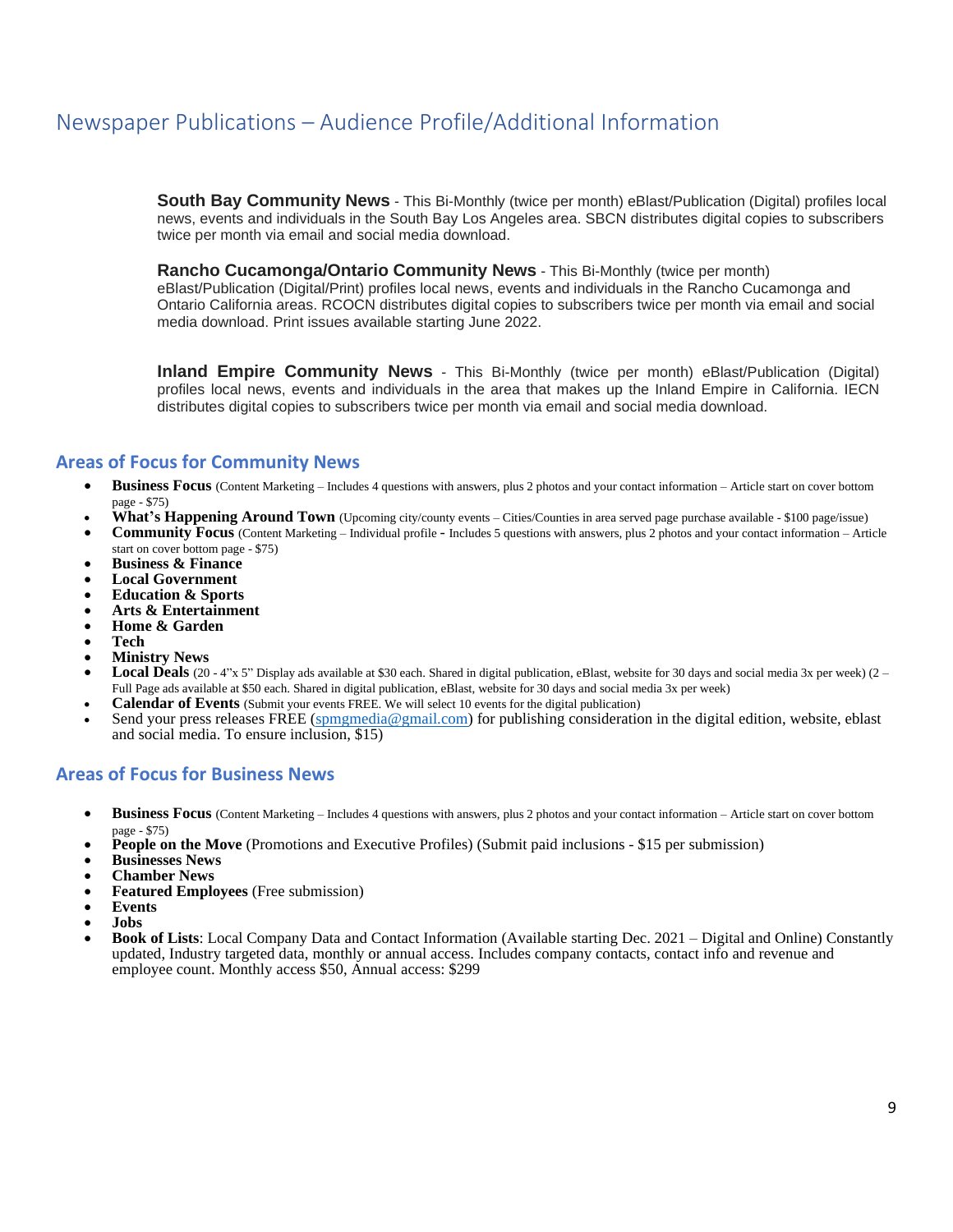## Social Media Imprints

*(FB, Twitter, Instagram, LinkedIn, Google+, Pinterest, Tumblr, YouTube, various blog sites)*

- **SPMG Media**
- South Bay Community News
- Inland Empire Community News
- Los Angeles Community News
- Authors & Artists Magazine
- Christian Community Magazine
- SPMG Media's People Magazine
- SPMG Nonprofit News & Events
- SPMG Media UK News & Events
- SPMG Media UAE News & Events
- SPMG Media Brazil News & Events
- SPMG Media Canada News & Events
- SPMG Media Monaco News & Events
- SPMG Media Italy News & Events
- SPMG Media Egypt News & Events
- SPMG Media Mexico News & Events
- SPMG Media South Africa News & Events
- SPMG Media Pakistan News & Events
- SPMG Media Turkey News & Events
- SPMG Media Australia News & Events
- SPMG Media Philippines News & Events
- SPMG Media Germany News & Events
- SPMG Media France News & Events
- SPMG Media Thailand News & Events
- SPMG Media Japan News & Events
- SPMG Media Atlanta News & Events
- SPMG Media San Diego News & Events
- SPMG Media Washington DC News & Events
- SPMG Media Las Vegas News & Events
- SPMG Media Dallas News & Events
- SPMG Media Kalorama News & Events
- SPMG Media Chicago News & Events
- SPMG Media Miami News & Events
- SPMG Media New York News & Events
- SPMG Media New Orleans News & Events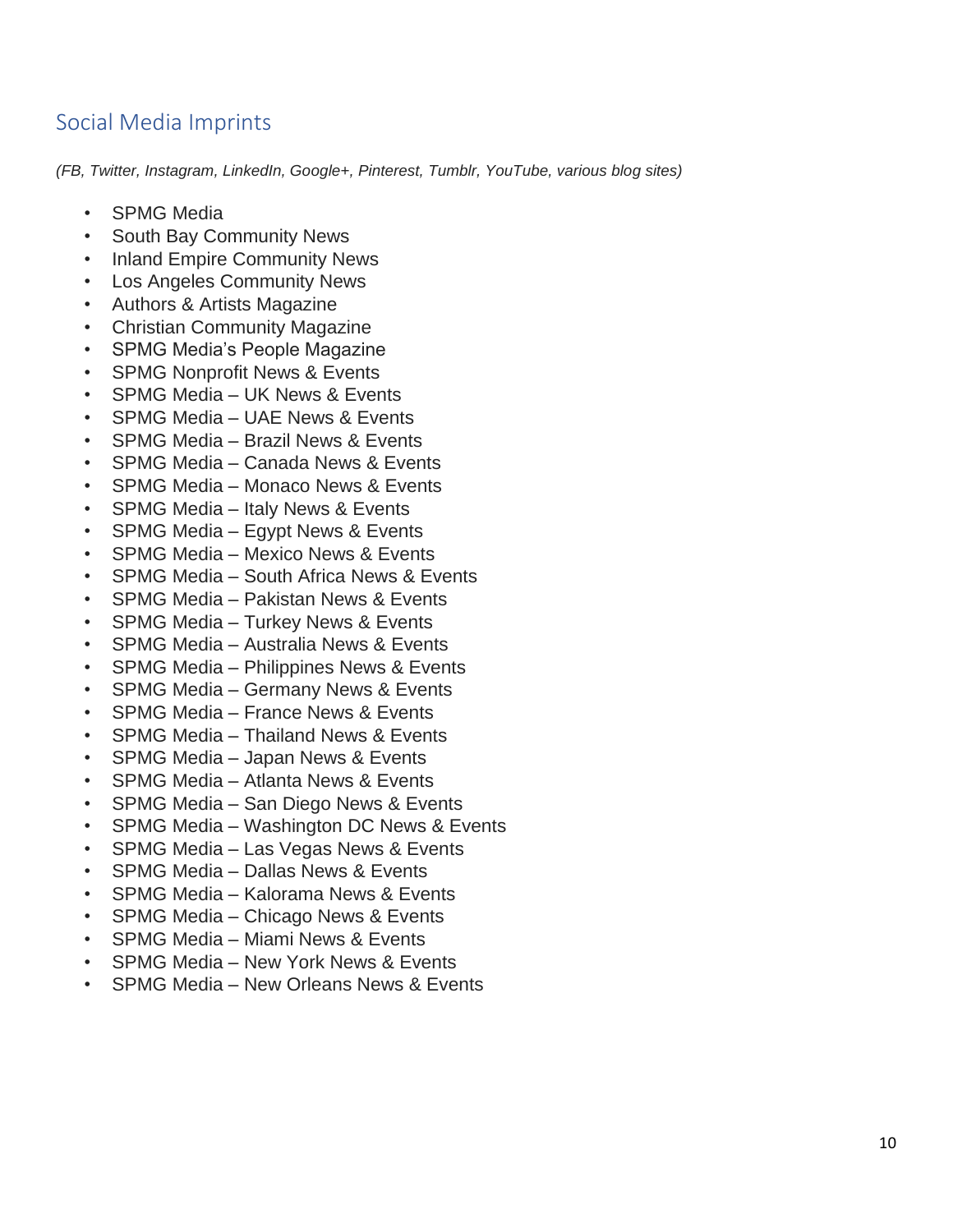## South Bay Community News

*Home of South Bay Community News, Los Angeles Community News, Inland Empire Community News*

## Serving the following South Bay Los Angeles Communities



CITIES: Redondo Beach, Torrance, Palos Verdes Peninsula, Palos Verdes Estates, Rolling Hills, Rancho Palos Verdes, Carson, Harbor City, San Pedro, Wilmington, Inglewood, Hawthorne, Gardena, Lawndale, Lomita.

## Market Demographics

| Sex                      | Male 49%<br>Female 51%       |     |
|--------------------------|------------------------------|-----|
| Age                      | 25-64 77%                    |     |
| Income                   | \$50-100K 48%<br>\$100K+ 23% |     |
| <b>Education College</b> |                              | 77% |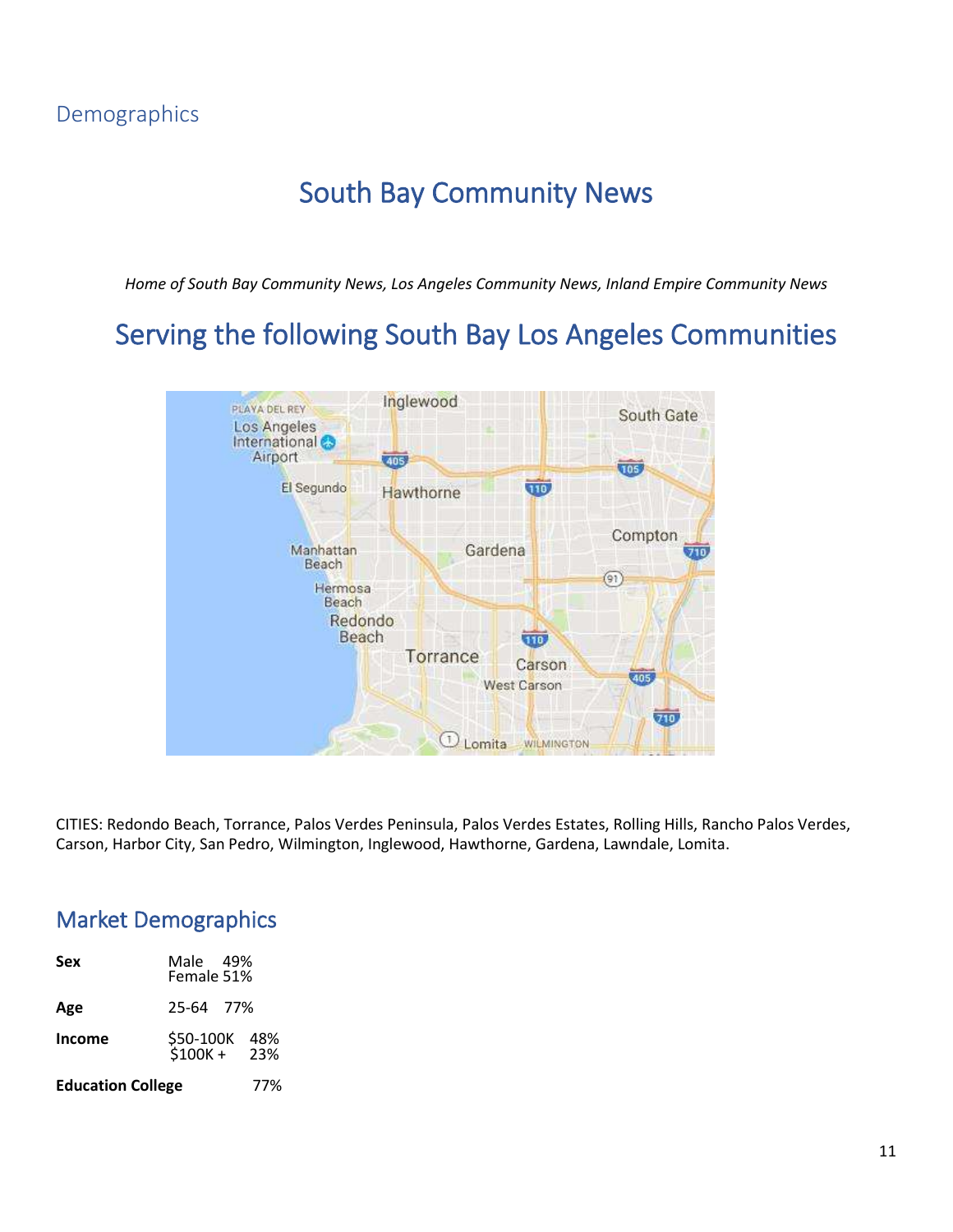## Demographics

# Inland Empire Community News Rancho Cucamonga/Ontario Community News

## Serving the following Inland Empire Communities

CITIES: Rancho Cucamonga, Ontario, Chino Hills, Montclair, Upland, Corona/Norco, Moreno Valley, Palm Springs, Temecula, Riverside, Riverside County Cities, San Bernardino County Cities, Pomona, Walnut, West Covina, Claremont, City of Industry and San Dimas

Some cities in the San Gabriel Valley **Inland Empire** Inland Empire



## Market Demographics

- Population: 4,360,737 (M 50.3% F 49.7%)
- Average Age: 35.89
- Education 33.4% Completed College Degree
- $\bullet$  Married  $-47.2\%$
- Own Home: 63%
- Median Household Income: \$56,615
- Average Residents Per Home: 3.34

SOURCE: 2020 AAM Quarterly Data Report



### Inland Empire Community News Target Audience Newspaper Specifications

12

| <b>SIZE</b>                    | SIZE          | <b>RATES</b> |
|--------------------------------|---------------|--------------|
| FULL PAGE                      | 10" X 12"     | \$1.500.00   |
| ½ PAGE                         | $10''$ X 6.25 | \$750.00     |
| $1/3$ PAGE                     |               | \$400.00     |
| ¼ PAGE                         |               | \$300.00     |
| <b>BUSINESS</b>                |               | \$200.00     |
| CARD                           |               |              |
| <b>CLASSIFIED</b>              | 25 WORDS      | \$25         |
| Bus. Focus                     | Lower cover   | \$75.00      |
| <b>Community Focus Article</b> |               | \$75.00      |
| ocal Deals                     | $4"$ x 5"     | \$50.00      |
| Event listing                  |               | \$15.00      |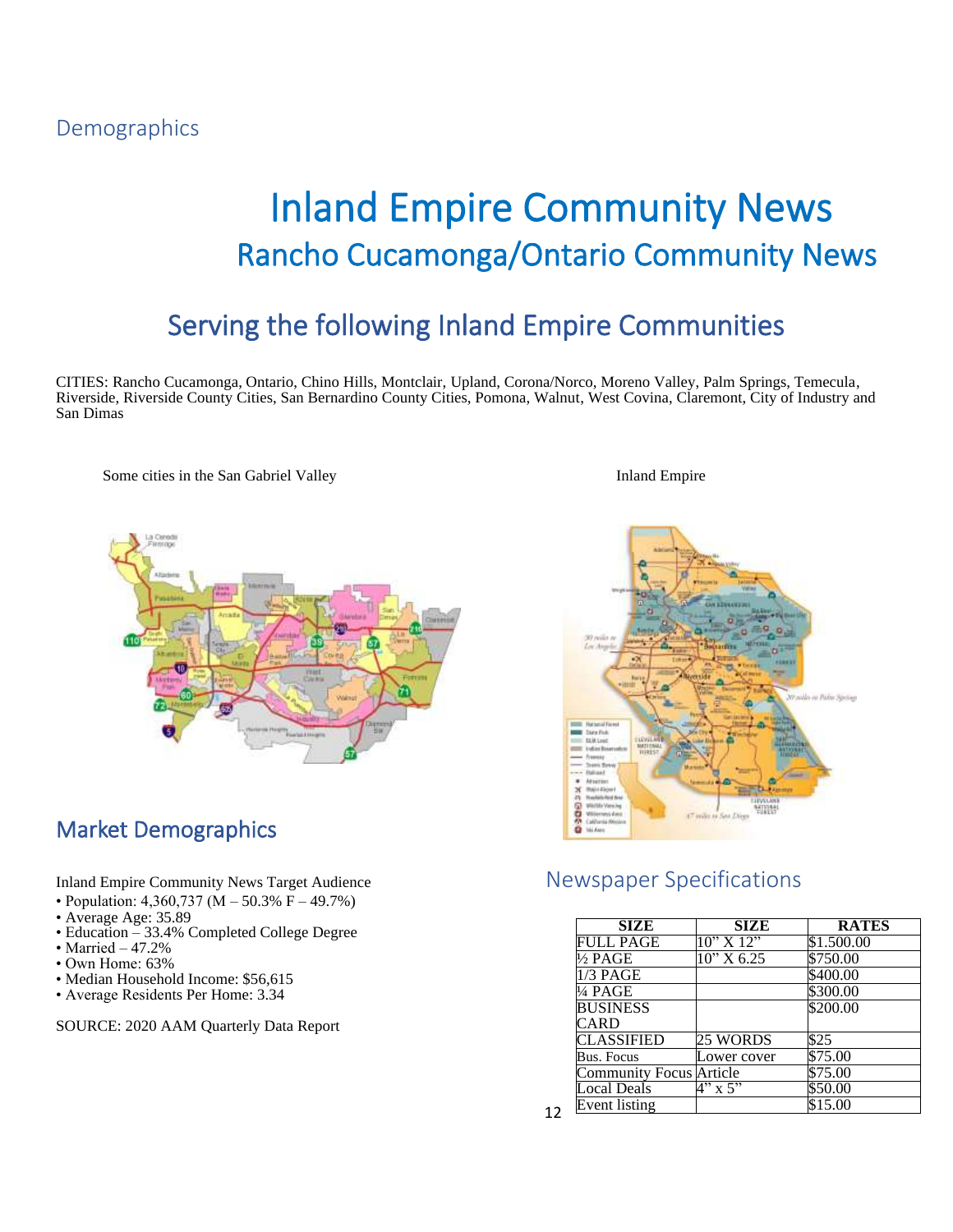## Additional Marketing Opportunities

### **A LA Carte Services**



## SPMG Media Paid Content Placement & Marketing

We know how important publicity can be and would like to offer you the opportunity to have a featured piece in one of our upcoming publications.

*SPMG Media's Paid Content Placement* can be published in one of our many publications, blogs, websites and more!



The package is affordable and can provide ongoing exposure with search engine optimized articles/videos/audio that be a tool in your consistent press coverage. Often our pieces are picked up by CBS, NBC, ABC, CNN, OWN and other national media outlets.

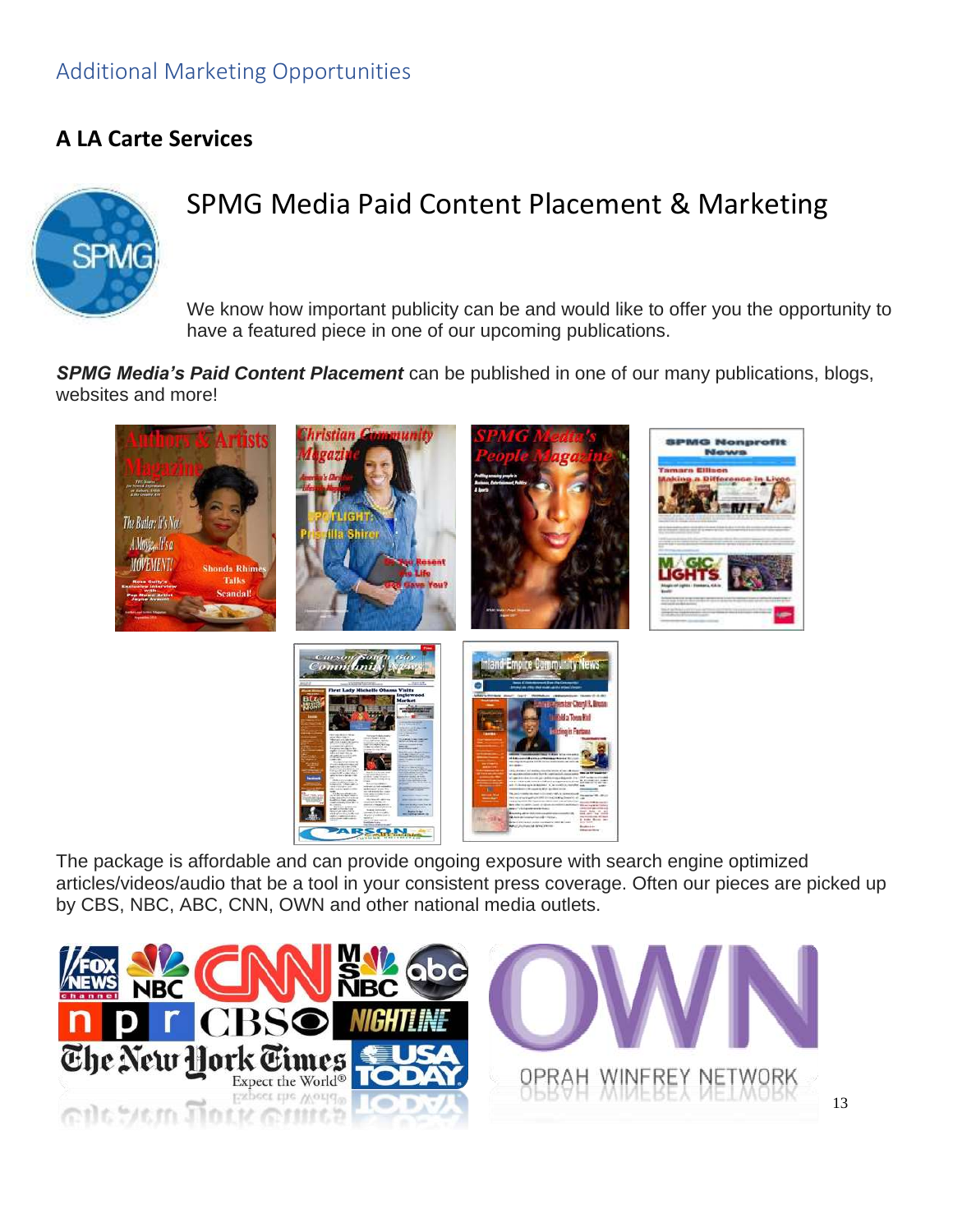## **Paid Content Placement Package includes:**

- Article written, including 2 4 photos, with contact information to drive traffic to website, event, etc.
- Article included in one of the following SPMG Media publication (each publication enjoys more than 300,000 email subscribers: *Authors & Artists Magazine, Christian Community Magazine, SPMG Media People Magazine, SPMG Media Nonprofit News).*
- · Article included on appropriate SPMG Media website & blogsites (all articles search engine optimized).
- Article shared on at least 4 SPMG Media social media sites
- Article converted to both PDF and jpeg for client use
- · 5 Printed copies of the article
- · 1 Printed copies of the magazine

### *You are free to share this article with other publications and bloggers to expand your exposure.*

### *The package above: \$99 Series of articles: 3 - \$185.25 each 6 - \$175.50 each 12 - \$165.75 each*

Reprints of article or publication available at additional cost.

Let me know if you have an interest in our Paid Content Placement or Marketing programs. Email us with your number – spmgmedia@gmail.com - then call me at 909-942-0388 **(please text as well as we receive a lot of spam calls!!)**

Follow me on Facebook at <https://www.facebook.com/ginajohnsonsmith.spmgmedia>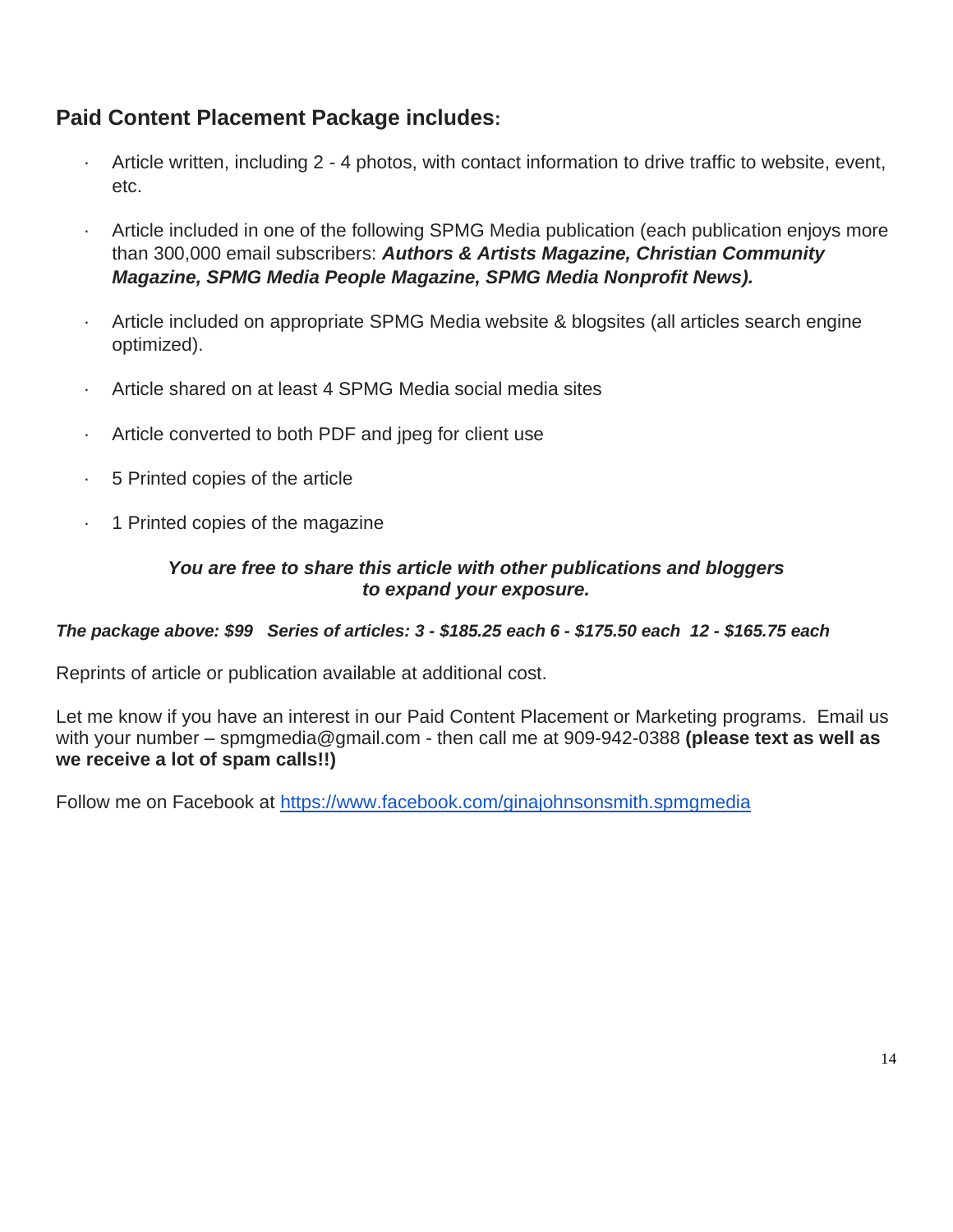

**Press release** – **\$225 Basic Media Distribution \$300 + inclusion in Yahoo News**

**ILIEIAISIE**  $\circ$  Written and distributed (targeted international, national, regional or local media contacts and subscribers)



alone.

### • **E**-**Blast – \$99.00 each**

o We have more than 1 million subscribers and have lists that include internationally, nationally, regionally and local! We target your blast to targeted audience. This is a dedicated Blast with your information

### • **Social Media Content Marketing – \$75 monthly**



Our content marketing is designed to get your information out consistently to your potential buyers. We share through more than 10 social media sites to more than 500,000 individuals. We provide you with the views for your posts for the month. Includes 3 post per week

through SPMG Media social media sites.

As Influencers, SPMG Media Social Media Content Marketing emotionally connects our followers to a brand because we talk about the brand through our personal words rather than marketing-speak. This carries more weight than just marketing. Your rate includes our personalized statement about your event/business/product/service, along with 1-2 photos, with a link included to the website of your choice. Your endorsement is included on FB (we have more than 10 pages there alone!), Twitter, LinkedIn, Google+, Instagram, Pinterest and our SEO (search engine optimized) WordPress sites that serve more than 50,000 followers. Not only this, you'll gain an additional 50,000 from our 120 partner followers that have more than 3,000 friends of their own. This partnership expands your reach by more than 200,000 impressions. Studies indicate that people have a higher rate of response to offers presented  $4 - 6$  times over a course of 3 months.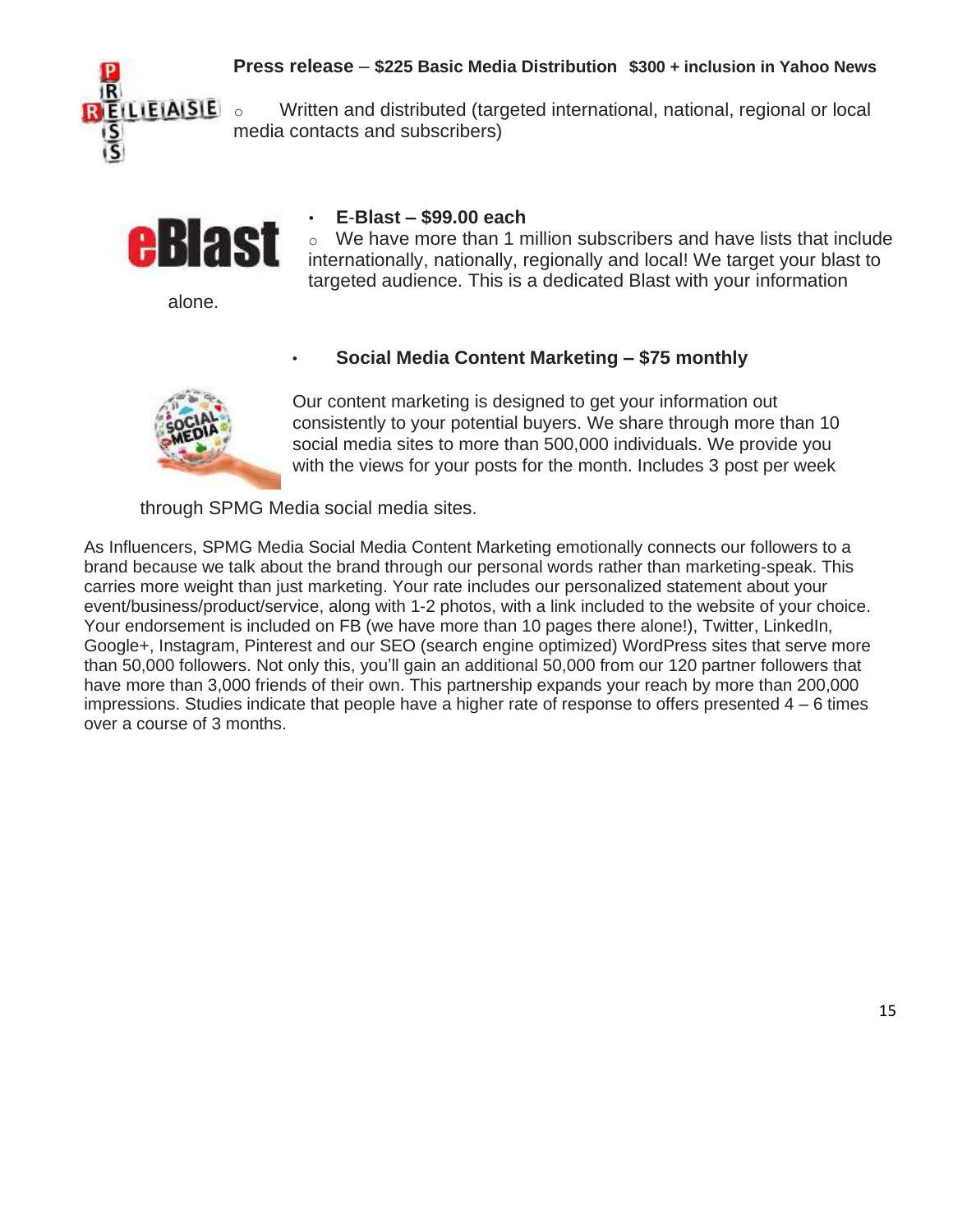### **Graphic Design – Flyer Creation**

We will create the flyer for your event \$125, Includes 2 rounds of editing



### **Mobile Marketing – \$75 weekly**



o This new way of marketing allows our more than 500,000 opt in subscribers to get your information through their phones. **Great for special deals and events!**

• **One-Sheet Created - \$199** A One-Sheet," is a one or two-sided 8½ x 11″ graphically-designed sheet typically used by professional speakers or others in business to highlight their topics, testimonials, published books and experience. Its purpose is to give potential clients a quick and easy summary of your experience to help in decision making. **Examples:**